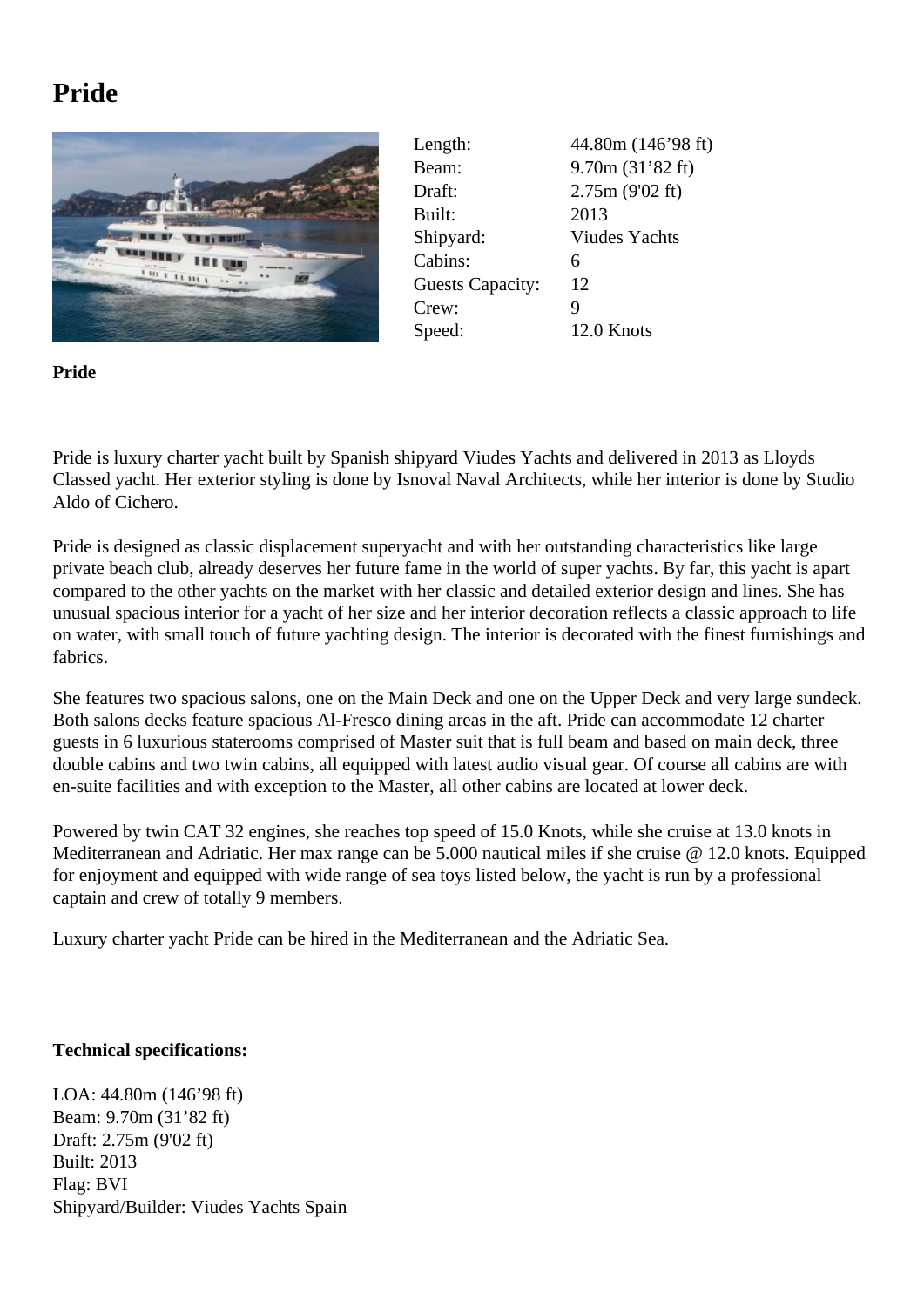Exterior Designer: Isnoval Interior: Studio Aldo of Cichero Classification Society: Lloyds - 100-A-1 Yacht Commercial: ISM/MCA Type: Motor Yacht Ocean Going Displacement: 450 T GT: 496 T Hull Material: Steel Superstructure: Aluminum Engines: 2 x 1318 BHP Each – CAT 32 Acert-B Generators: 1 x Kohler 125 kW, 1 x Kohler 100 kW, 1 x Kohler 50 kW Fuel Consumption: 350 Liters/Hr Fuel capacity: 80.000 liters Fresh-water capacity: 12.000 liters Bow-thruster: Yes Stabilizers: Yes - Quantum Air Condition: Entire Yacht with Individual Cabins Controls Top Speed: 15.0 Knots Cruise Speed: 12.0 Knots Range: 5.000 (@ 12.0 Knots speed) NM Guests: 12 Cabins: 6 (Master  $+3x$  double  $+2$  twins) Crew: 9 (sleep in separate crew quarters) WiFi GYM

Tender and Sea Toys:

1 x Tender 21 ft Castoldi 1 x Tender Capelli 5.0m with 1 x Jet Ski Wave Runner 1 x Sea bob 2 x Tubes 1 x Tube Jobe Wake board Fishing gear Snorkeling gear Kids Water Ski Adult Water Ski

Images